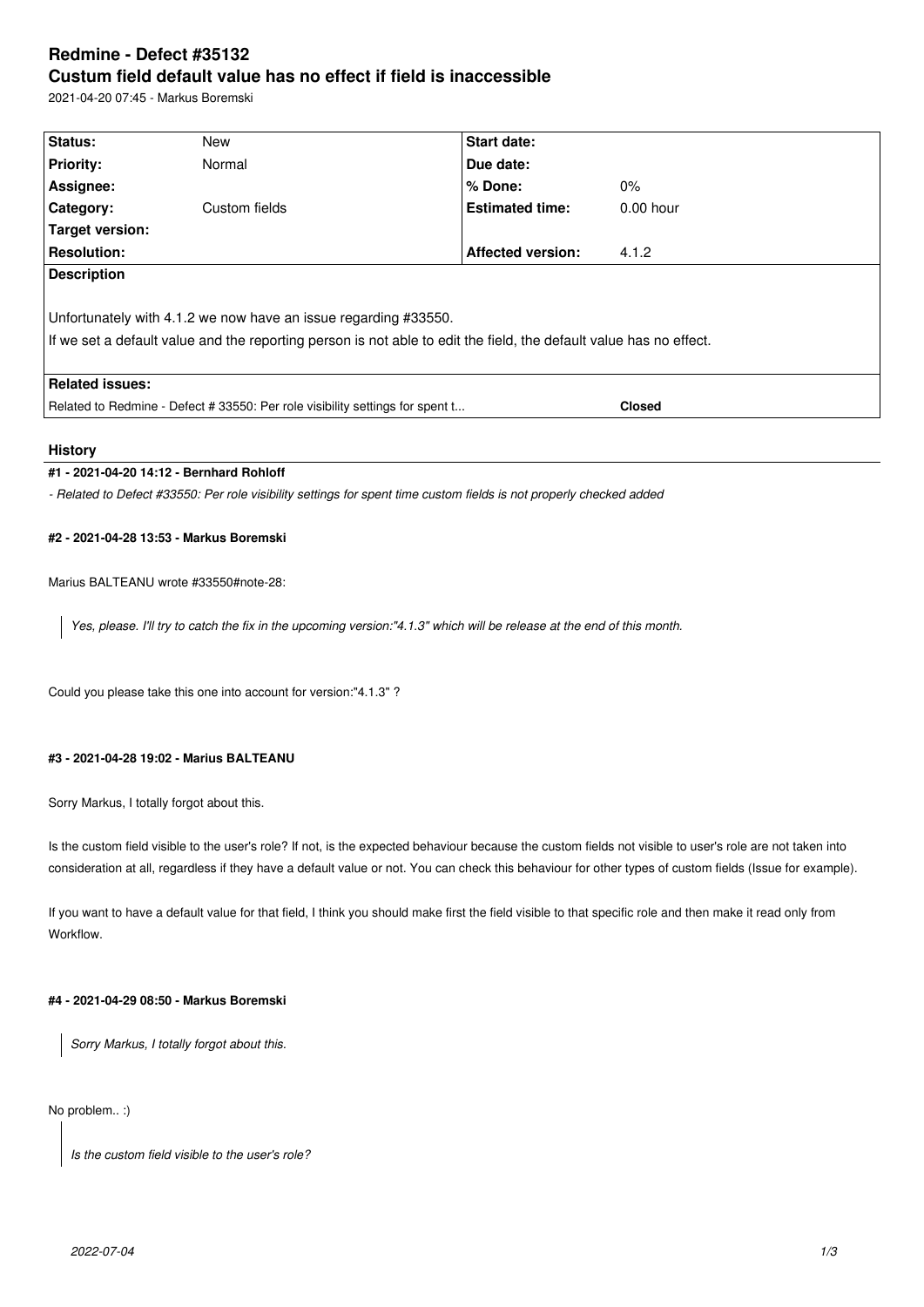No. It issn't.

#### **Our Usecase:**

*We have a custom field for spent-time. It is a boolean that saves if the spent-time has been exported to an external ERP-System. We have an external script that reads booked hours and exports them. The custom value is needed to let the script know if a single time-entry already has been exported. The user dont need this information so this value is invisible to everyone except administrators.*

In version:"4.1.1" our usecase worked like a charm. Since version:"4.1.2" I have to set default-values manually day to keep the script going.

*If not, is the expected behaviour because the custom fields not visible to user's role are not taken into consideration at all, regardless if they have a default value or not.*

Sure, we can talk about the type of this issue here and change it from defect to something else. But I don't see why default values are not taken into account if a field is invisible to a role.

#### **Side-question:**

Could anyone maybe give us a patch to make functionality like version:"4.1.1" again or just give us a hint where to edit this?

## **#5 - 2021-04-30 09:48 - Marius BALTEANU**

Markus Boremski wrote:

#### *Side-question:*

*Could anyone maybe give us a patch to make functionality like version:"4.1.1" again or just give us a hint where to edit this?*

It should be enough to remove the below code from source:trunk/app/models/time\_entry.rb#L132

# Delete assigned custom fields not visible by the user

editable\_custom\_field\_ids = editable\_custom\_field\_values(user).map {|v| v.custom\_field\_id.to\_s}

self.custom\_field\_values.delete\_if do |c|

!editable\_custom\_field\_ids.include?(c.custom\_field.id.to\_s)

end

Please be aware that I didn't test this change.

Anyway, my recommendation is to create a basic plugin that adds a new column to the time\_entry table with "No" as default value and change your scripts to use this new column, but some Rails and Redmine skills are required.

# **#6 - 2021-04-30 11:49 - Markus Boremski**

*It should be enough to remove the below code [...]*

Thank you. Thats worked perfectly.. :)

```
Anyway, my recommendation is to create a basic plugin [...]
```